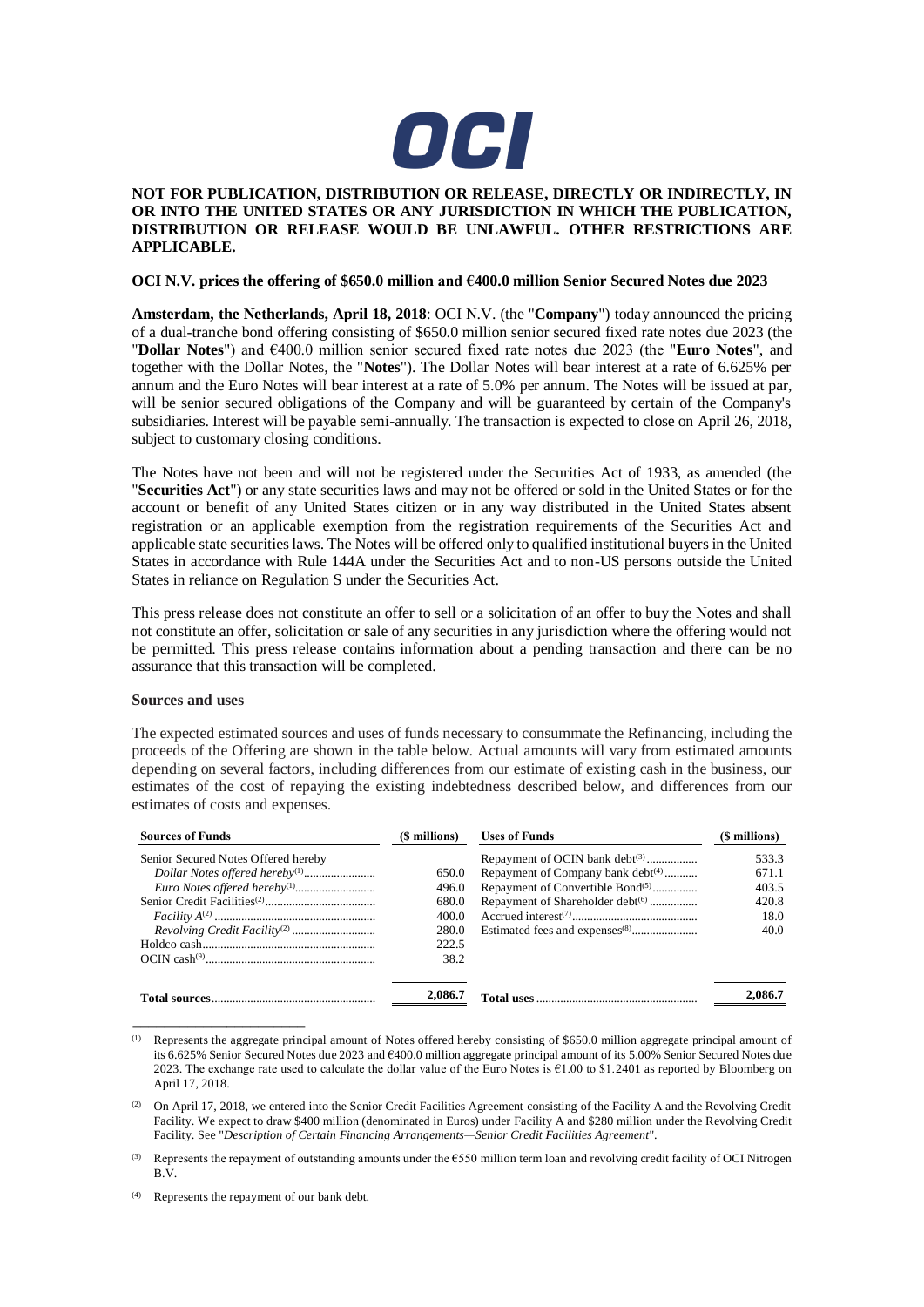- Represents (i) the repayment of \$283.0 million in drawings under a bridge facility which was used (along with cash on balance sheet) to fund the Tender Offer of the Convertible Bond and (ii) \$14.2 million which will be used by the Issuer to mandatorily redeem the Convertible Bonds that were not tendered in the Tender Offer.
- (6) Represents the repayment of shareholder debt.
- (7) Represents the estimated accrued interest payable on the bridge, Convertible Bond, shareholder debt, OCIN bank debt and Company bank debt to but excluding the Issue Date.
- (8) Represents the estimated transaction costs associated with the Offering, the Senior Credit Facilities and the Refinancing.
- (9) OCIN cash represents the cash used to partially repay the \$533.3 million OCIN bank debt.

#### **Capitalization**

\_\_\_\_\_\_\_\_\_\_\_\_\_\_\_\_\_\_\_\_\_\_

The following table sets forth the capitalization of the Company and its consolidated subsidiaries as of December 31, 2017 on an actual basis and on an adjusted basis after giving effect to events subsequent to December 31, 2017, the Offering, the Senior Credit Facilities and the Refinancing. The adjustments are based on available information and contain assumptions made by our management. Actual amounts are subject to adjustment and may differ significantly from estimated amounts.

|                                          | December 31, 2017 |                    |                                                                       |                    |                                                      |
|------------------------------------------|-------------------|--------------------|-----------------------------------------------------------------------|--------------------|------------------------------------------------------|
|                                          | Actual            | <b>Adjustments</b> | As Adjusted for<br>subsequent<br>events after<br>December 31,<br>2017 | <b>Adjustments</b> | As further<br><b>Adjusted for</b><br>the Refinancing |
|                                          |                   |                    | $($$ millions $)$                                                     |                    |                                                      |
| Unrestricted $cash^{(1)}$                | (65.7)<br>(165.3) | (217.0)<br>5.9     | (282.7)<br>(159.4)                                                    | 222.5<br>38.2      | (60.2)<br>(121.2)                                    |
|                                          | (231.0)           | (211.1)            | (442.1)                                                               | 260.7              | (181.4)                                              |
| OpcCo debt                               | 243.9             | 211.1              | 455.0                                                                 |                    | 455.0                                                |
| IFCo and OCI Fertilizers                 | 1,206.3           |                    | 1,206.3                                                               |                    | 1,206.3                                              |
| OCIN and Trading <sup>(4)</sup>          | 576.2             |                    | 576.2                                                                 | (533.3)            | 42.8                                                 |
| North Africa                             | 1,156.0           |                    | 1,156.0                                                               |                    | 1,156.0                                              |
| Consolidated OpCo debt                   | 3,182.3           | 211.1              | 3,393.5                                                               | (533.3)            | 2,860.1                                              |
| Senior Secured Notes offered             |                   |                    |                                                                       | 1,146.0            | 1,146.0                                              |
| Dollar Notes offered hereby.             |                   |                    |                                                                       | 650.0              | 650.0                                                |
| Euro Notes offered hereby                |                   |                    |                                                                       | 496.0              | 496.0                                                |
| Senior Credit Facilities <sup>(6)</sup>  |                   |                    |                                                                       | 680.0<br>400.0     | 680.0<br>400.0                                       |
| Revolving Credit Facility <sup>(6)</sup> |                   |                    |                                                                       | 280.0              | 280.0                                                |
| Existing Convertible Bond $(7)$ .        | 403.5             |                    | 403.5                                                                 | (403.5)            |                                                      |
| <b>Existing Company bank</b>             | 671.1             |                    | 671.1                                                                 | (671.1)            |                                                      |
| Total senior debt                        | 4,256.9           | 211.1              | 4,468.1                                                               | 218.1              | 4,686.2                                              |
| Shareholder debt <sup>(9)</sup>          | 420.8             |                    | 420.8                                                                 | (420.8)            |                                                      |
|                                          | 4,677.7           | 211.1              | 4,888.9                                                               | (202.7)            | 4,686.2                                              |
|                                          | 1,442.0           |                    | 1,442.0                                                               |                    | 1,442.0                                              |
| Total capitalization <sup>(10)</sup>     | 6,119.7           | 211.1              | 6,330.9                                                               | (202.7)            | 6,128.2                                              |

(1) Represents unrestricted cash held by the operating companies as well as \$217.0 million cash proceeds from the refinancing of the OCIP facility in the first quarter of 2018 that were used to repay in full the outstanding intercompany loans from and payables due to the Company. Unrestricted cash comprises cash balances where specific restrictions do not exist on the ability of OCI N.V. to access such cash fully.

(2) Other OpCo cash comprises cash balances where there might be certain restrictions on the ability of OCI N.V. to access such cash. The adjustment of \$38.2 million represents existing cash that will be used to effect the Refinancing.

(3) Represents the refinancing of OCIP's new term loan in the first quarter of 2018 which increased the size of the facility from \$232 million to \$455 million. See "*Recent Developments—Refinancing of OpCo Debt*".

Adjustment represents the repayment on the Issue Date of the  $£550,000,000$  term loan and revolving credit facility agreement for OCI Nitrogen B.V. dated 18 August 2016. The debt balance remaining only comprises debt at trading entities.

 $<sup>(5)</sup>$  Represents the aggregate principal amount of Notes offered hereby consisting of \$650.0 million aggregate principal amount of</sup> its 6.625% Senior Secured Notes due 2023 and €400.0 million aggregate principal amount of its 5.00% Senior Secured Notes due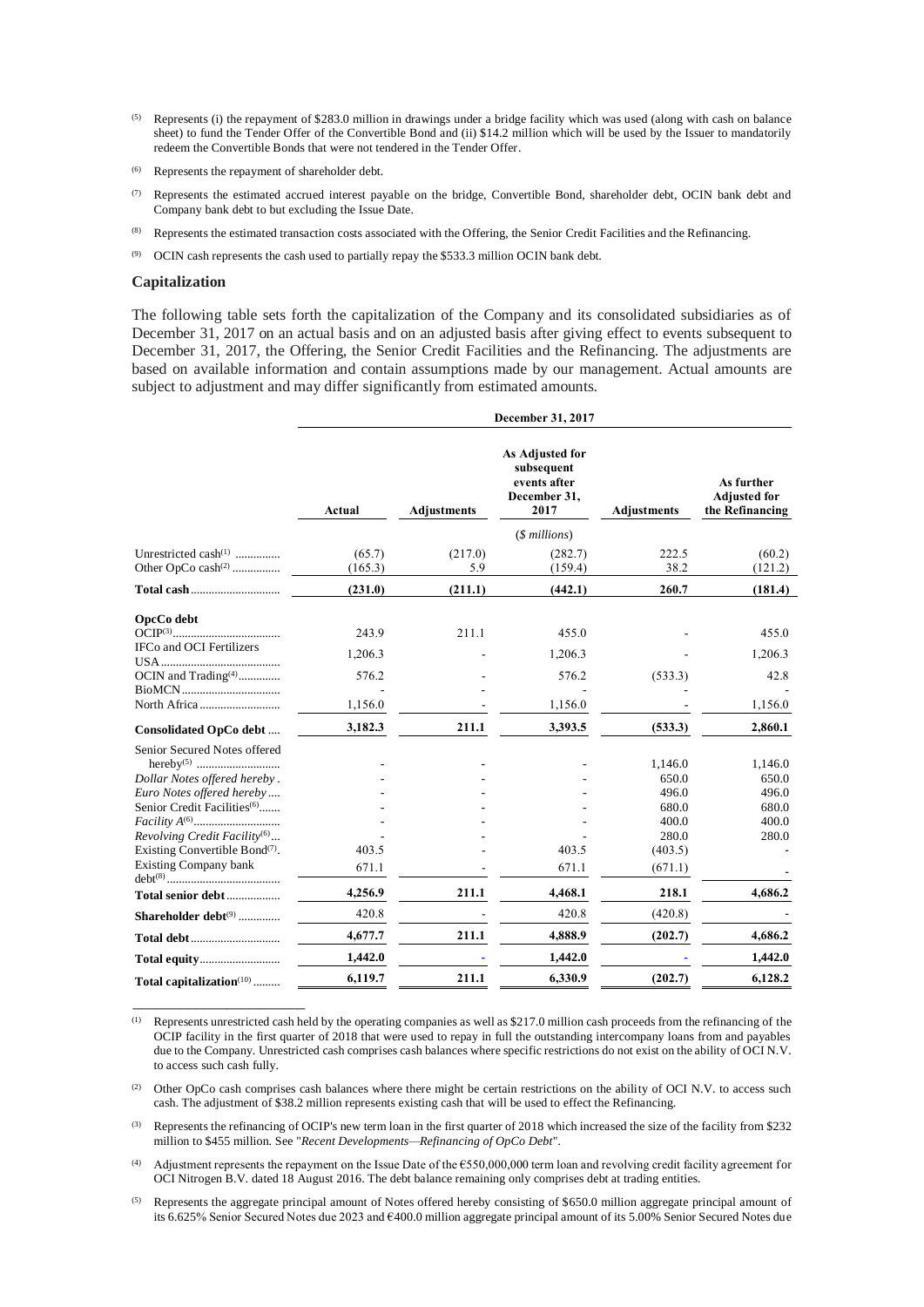2023. The exchange rate used to calculate the dollar value of the Euro Notes is €1.00 to \$1.2401 as reported by Bloomberg on April 17, 2018.

- (6) Represents drawings under our Senior Credit Facilities consisting of \$400 million (denominated in Euros) under the New Term Loan Facility and \$280 million under the New Revolving Credit Facility. For further information, see "*Description of Certain Financing Arrangements—Senior Credit Facilities*".
- (7) Represents (i) the repayment of \$283.0 million in drawings under a bridge facility which was used (along with cash on balance sheet) to fund the Tender Offer of the Convertible Bond and (ii) \$14.2 million which will be used by the Issuer to mandatorily redeem the Convertible Bonds that were not tendered in the Tender Offer.
- The \$671 million of bank debt previously incurred by the Issuer will be refinanced in full in connection with the Refinancing.
- $^{(9)}$  Reflects amounts outstanding in respect of shareholder debt excluding accrued interest to but excluding the Issue Date.
- (10) Total capitalization reflects total debt plus total equity.

#### **Other Financial Data**

|                                                                                       | For the year ended<br>December 31,<br>2017 |               |
|---------------------------------------------------------------------------------------|--------------------------------------------|---------------|
|                                                                                       |                                            |               |
|                                                                                       | (unaudited)<br>$($$ millions $)$           |               |
| As adjusted Financial Data                                                            |                                            |               |
| Ratio of Normalized Run-Rate EBITDA to as adjusted interest expense <sup>(1)(2)</sup> |                                            | 298.3<br>2.8x |

- (1) As adjusted consolidated interest expense represents the interest expense on the Notes, the Senior Credit Facility and other applicable financial indebtedness for the year ended December 31, 2017, as if the Offering and the subsequent refinancing of OpCo debt had occurred on January 1, 2017, and excluding charges allocated to debt issuance costs. Any commitment fees payable under the Revolving Credit Facility have not been considered in the calculation of as adjusted consolidated interest expense.
- (2) We calculate EBITDA excluding foreign exchange gains and losses and income from equity accounted investees as the consolidated result for the year before interest, income tax expense, depreciation and amortization, foreign exchange gains and losses, income from equity accounted investees, and impairment in 2015. EBITDA excluding foreign exchange gains and losses and income from equity accounted investees is what we have consistently reported to the market as "EBITDA," and we believe it is a useful financial metric for assessing our operating performance over time. We define Adjusted EBITDA including lost profit from business interruption as EBITDA excluding foreign exchange gains and losses and income from equity accounted investees, adjusted for additional items and costs that management considers not to be reflective of our core operations, as well as, in the case of the adjustments we have made for the Sorfert shutdown and EBIC export jetty's unavailability, loss of profits due to the unexpected unavailability of such facilities during the periods under review. Adjusted EBITDA including lost profit from business interruption is a key metric which management uses to monitor and measure underlying operating performance, and Adjusted EBITDA including lost profit from business interruption provides investors with a useful tool for assessing the comparability of our core business between periods because it excludes certain items that do not reflect the ongoing performance of our business or operations and includes the profits that would have been reasonably attainable would the Sorfert ammonia line 1 plant and EBIC export jetty facilities have been available. We define Normalized Run-Rate EBITDA as Adjusted EBITDA including lost profit from business interruption adjusted to reflect the EBITDA that would have been generated if IFCo had been operating at expected run-rate utilization for the full year of 2017 (IFCo was placed in service in October 2017). We believe that Normalized Run-Rate EBITDA provides investors with a useful tool for assessing the true size of our business and its ability to service debt going forward, as it includes the full estimated results of IFCo, a material portion of our business.

EBITDA excluding foreign exchange gains and losses and income from equity accounted investees, Adjusted EBITDA including lost profit from business interruption and Normalized Run-Rate EBITDA are supplemental measures of financial performance that are not required by, or presented in accordance with, IFRS. Therefore, EBITDA excluding foreign exchange gains and losses and income from equity accounted investees, Adjusted EBITDA including lost profit from business interruption and Normalized Run-Rate EBITDA should be viewed as supplemental but not as a substitute for measures presented in the Consolidated Statement of Comprehensive Income, which are determined in accordance with IFRS. Investors should not consider EBITDA excluding foreign exchange gains and losses and income from equity accounted investees, Adjusted EBITDA including lost profit from business interruption or Normalized Run-Rate EBITDA (a) as an alternative to operating profit or profit/(loss) before taxation (as determined in accordance with IFRS) as a measure of our operating performance, (b) as an alternative to net cash outflows or inflows from operating, investing and financing activities (as determined in accordance with IFRS) as a measure of our ability to meet cash needs or (c) as an alternative to any other measure of performance under IFRS. Because not all companies define EBITDA excluding foreign exchange gains and losses and income from equity accounted investees, Adjusted EBITDA including lost profit from business interruption and Normalized Run-Rate EBITDA in the same way, EBITDA excluding foreign exchange gains and losses and income from equity accounted investees, Adjusted EBITDA including lost profit from business interruption and Normalized Run-Rate EBITDA may not be comparable to similarly titled measures used by other companies. In particular, both Adjusted EBITDA including lost profit from business interruption and Normalized Run-Rate EBITDA include certain adjustments based on management estimates, including expectations regarding realized commodity prices and utilization rates as well as projections, and we cannot assure you that these expectations and projections would occur in the future, if at all.

In evaluating Adjusted EBITDA including lost profit from business interruption and Normalized Run-Rate EBITDA, we encourage you to evaluate each adjustment and the reasons we consider it appropriate as a method of supplemented analysis. You should be aware that, as an analytical tool, Adjusted EBITDA including lost profit from business interruption and Normalized Run-Rate EBITDA are subject to all of the limitations applicable to EBITDA excluding foreign exchange gains and losses and income from equity accounted investees. Our presentation of Adjusted EBITDA including lost profit from business interruption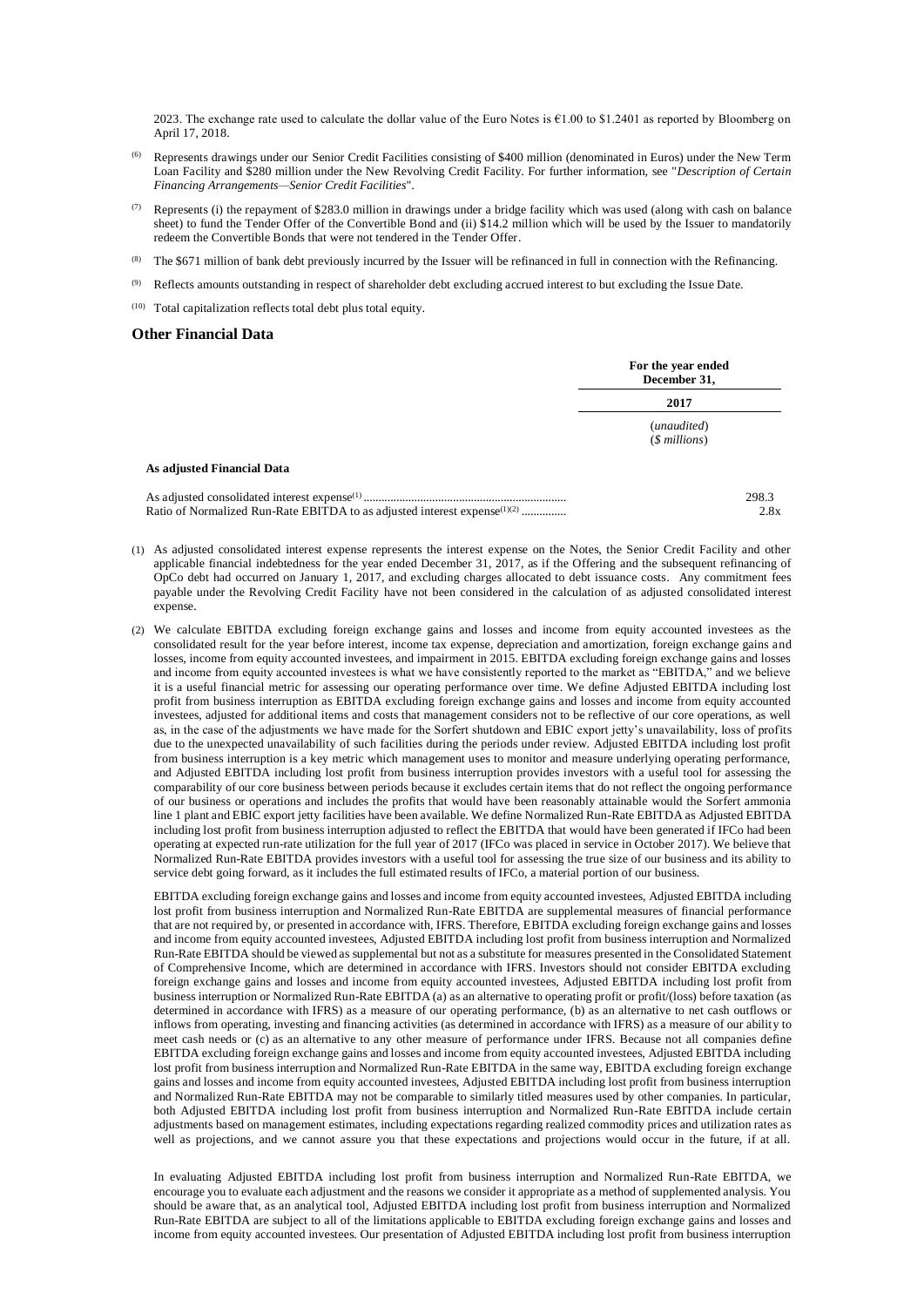and Normalized Run-Rate EBITDA should not be construed as an inference that our future results will be unaffected by other items.

The following table shows for each period a reconciliation of total net (loss)/profit for the period to EBITDA excluding foreign exchange gains and losses and income from equity accounted investees, Adjusted EBITDA including lost profit from business interruption and Normalized Run-Rate EBITDA.

|                                                                                  | For the year ended<br>December 31, |                                              |         |
|----------------------------------------------------------------------------------|------------------------------------|----------------------------------------------|---------|
|                                                                                  | 2015                               | 2016                                         | 2017    |
|                                                                                  | (108.7)                            | (unaudited)<br>( <i>Smillions</i> )<br>174.6 | (102.8) |
|                                                                                  | (93.7)                             | 48.7                                         | (3.1)   |
|                                                                                  | 168.1                              | 220.5                                        | 216.7   |
|                                                                                  | 301.6                              | 317.2                                        | 330.9   |
|                                                                                  | 422.9                              |                                              |         |
|                                                                                  | (22.1)                             | (136.2)                                      | 28.8    |
|                                                                                  | 0.0                                | (4.0)                                        | 2.6     |
|                                                                                  | (1.3)                              | 0.9                                          | 6.1     |
| <b>EBITDA</b> excluding foreign exchange gains and losses and income from equity | 666.8                              | 621.7                                        | 479.2   |
|                                                                                  | 27.4                               |                                              |         |
|                                                                                  | (46.3)                             |                                              | 11.0    |
|                                                                                  |                                    | (150.0)                                      |         |
|                                                                                  | 16.4                               | 24.8                                         |         |
|                                                                                  |                                    | (107.9)                                      |         |
|                                                                                  | 62.1                               | 75.2                                         | 28.0    |
|                                                                                  |                                    |                                              | 3.2     |
|                                                                                  |                                    |                                              | 95.5    |
|                                                                                  |                                    |                                              | 15.4    |
|                                                                                  | 9.8                                | 2.7                                          | 2.0     |
|                                                                                  | 69.4                               | (155.2)                                      | 155.1   |
|                                                                                  | 736.2                              | 466.5                                        | 634.3   |
|                                                                                  |                                    |                                              | 192.4   |
|                                                                                  |                                    |                                              | 826.7   |

(a) EFC and EBIC were not operational for a period of time in 2015 due to natural gas supply interruptions in Egypt during which time we incurred certain expenses.

(b) Refers to the release in 2015 of provisions relating to OCI S.A.E.'s indemnification of Lafarge for certain potential liabilities relating to assets sold when OCI S.A.E. divested OBMH S.A.E. to Lafarge SA. (now LafargeHolcim Ltd) in December 2007; and the settlement of \$11.0 million in claims in 2017 paid to Lafarge relating to the indemnification.

(c) Termination fee includes the \$150 million termination fee we received from CF Industries ("**CF**") upon termination of the combination agreement to combine our European, North-American and global distribution business with CF's global assets.

(d) Transaction costs includes consultancy, legal and other advisory fees and costs related to the CF transaction.

\_\_\_\_\_\_\_\_\_\_\_\_\_\_\_\_\_\_\_

(e) Result from sale of 50% and deconsolidation of Natgasoline includes the \$107.9 million gain we recognized following our sale of a controlling interest in Firewater LLC (the holding company of Natgasoline) to Consolidated Energy Limited and the resulting deconsolidation of Natgasoline. The following table shows how the gain was determined.

|                       | For the year ended<br><b>December 31, 2017</b> |
|-----------------------|------------------------------------------------|
|                       | (\$ millions)<br>(unaudited)                   |
|                       | 630.0                                          |
| <b>Resulting Gain</b> |                                                |

(f) Expenses of \$28.0 million in 2017 related to expansion projects includes costs incurred in connection with the construction of our IFCo plant until recognition of revenue and depreciation in OCI's consolidated results began in the fourth quarter of 2017 (production commenced in April 2017) and also includes expenses related to Natgasoline in 2015 and 2016 until deconsolidated as described in  $(3(e))$ .

(g) Reflects costs incurred by OCIP while unable to produce due to inventory constraints and reduced marine traffic caused by the temporary closure of the Sabine-Neches waterway due to Hurricane Harvey.

(h) Adjustments for the Sorfert shutdown include loss of profit resulting from business interruption period of \$95.5 million caused by the unplanned shutdown at one of Sorfert's ammonia lines from May to December 2017. We expect the resulting loss of profit to be covered by business interruption insurance, subject to a 45-day deductible. The final amount is still to be agreed with the insurers in 2018. However, a first instalment of \$20 million has already been accepted by the insurers in the first quarter of 2018. The insurance proceeds have not been reflected in the 2017 Financial Statements. We calculated this \$95.5 million adjustment by assuming an approximately 82% utilization rate during the shutdown period from May to December 2017, which is based on the utilization rate achieved in the twelve months prior to the shutdown, and by applying the prevailing selling prices from May to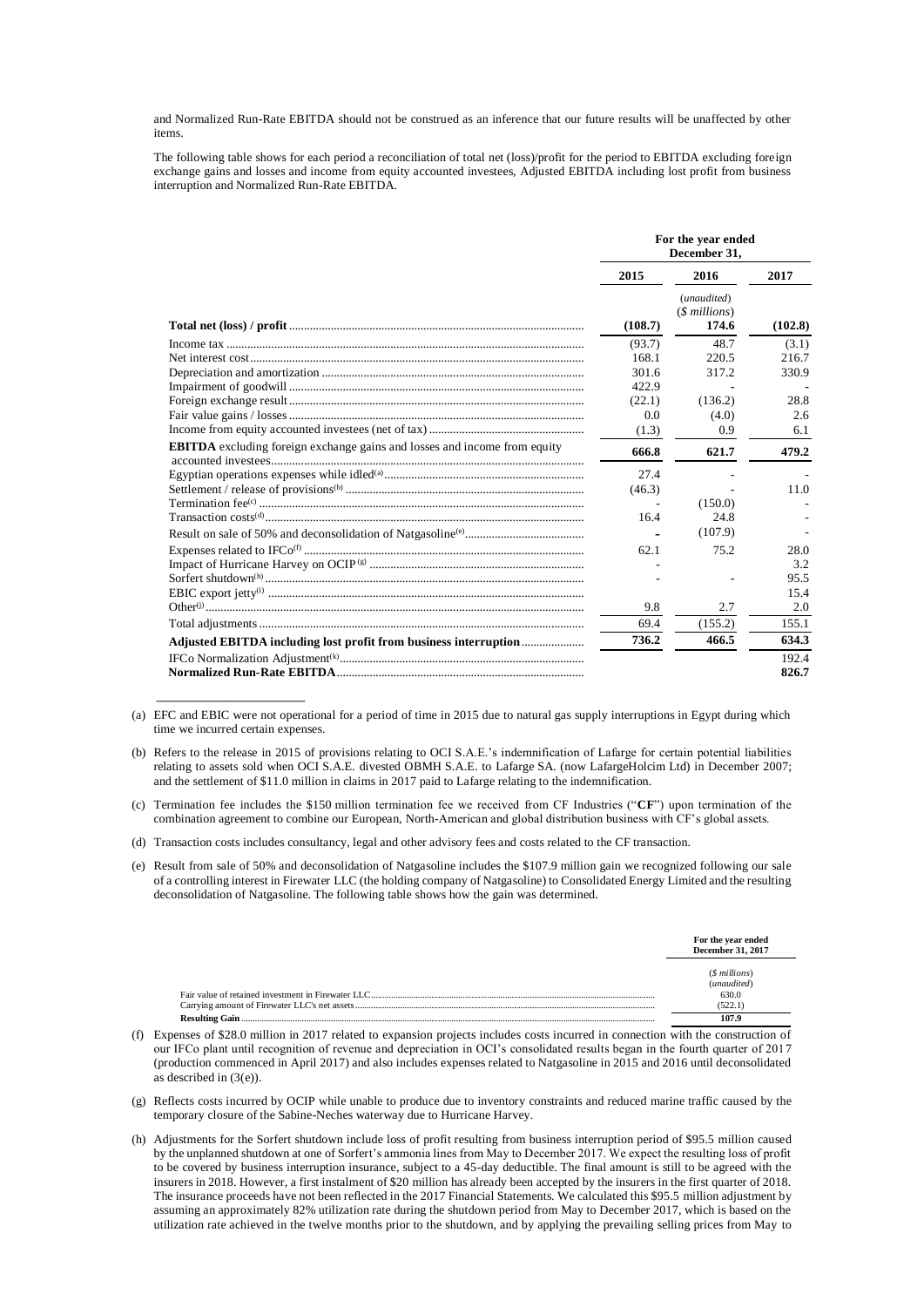December 2017. We also applied estimated variable costs that are based on historical average prices and consumption by Sorfert. We estimated that as the total loss of profit due to business interruption amounted to \$112.3 million, less costs of 15% OCI adds back to account for the higher dividend of Sonatrach, its JV partner, resulting in an impact on EBITDA of \$95.5 million. This 15% represents the extra percentage that our partner receives in dividends from Sorfert as required by the partnership agreement. See "*Business—Material joint ventures—Sorfert"*.

- (i) Adjustments for EBIC losses include \$15.4 million due to the unavailability of EBIC's jetty at Sokhna Port, Egypt during January to July 2017. In order to allow Egypt to import LNG, EBIC allowed the Egyptian government to use its jetty to dock floating storage and regasification units ("**FSRUs**"), which meant the facility produced ammonia at reduced rates from January 2017 until July 2017. We calculated this \$15.4 million loss by assuming an approximately 90% utilization rate for the first half of 2017 based on the actual production EBIC achieved from August to December 2017 and by applying prevailing selling prices from January to July 2017. We also applied the actual fixed costs and the variable cost per ton based on the production achieved from August to December 2017.
- (j) Other includes \$0.7 million in 2017 (2016: \$2.8 million) which we received from the partial release of the escrow account created when OCI Fertilizer Holding Limited sold its full ownership in Gavilon Group for a total consideration of \$666.7 million, resulting in a gain of \$262.1 million; losses on the sale of assets of \$2.1 million at OCIP; the change in fair value of a natural gas hedge of (1.0) million (2016: (2.5) million); and a 2017 \$0.4 million gain on the sale of available-for-sale investments.
- (k) The IFCo Normalization Adjustment of \$192.4 million is made to derive the EBITDA that IFCo would have generated in 2017 had it been running at full capacity for the full year. We estimate that IFCo would have generated \$201.1 million of EBITDA, which we have adjusted for actual EBITDA for IFCo during the fourth quarter of 2017 (the first quarter in which the assets were recognized and depreciation started), which is already reflected in EBITDA excluding foreign exchange gains and losses and income from equity accounted investees. We calculated the \$201.1 million figure using management expectations of run-rate operations, including 100% ammonia utilization (given a proven capacity of approximately 109%), proven gas consumption, and using prevailing published benchmark prices for 2017 adjusted based on the actual premium/discount to these benchmark prices realized in January/February 2018 for the different products IFCo sells.

Some of the financial information contained in this document has been prepared by management and has neither been audited, reviewed, verified or subject to any procedures by our auditors.

\_\_\_\_\_\_\_\_\_\_\_\_\_\_\_\_\_\_\_\_\_\_\_\_\_\_\_\_\_\_\_\_\_\_\_\_\_\_\_\_\_

Upon completion of the Offering, a copy of the offering memorandum relating to the offer and sale of the Notes will be available for inspection at the offices of the listing sponsor during normal business hours for a period of 14 days following the listing of the Notes on the Official List of the Exchange.

\*\*\*\*\*\*\*\*\*\*\*\*\*\*\*\*\*\*\*

*This notice is being provided in accordance with Regulation (EU) No 596/2014 of 16 April 2014 on Market Abuse. This announcement contains information that prior to its disclosure may have constituted inside information under European Union Regulation 596/2014 on market abuse.*

This document is not an offer of securities for sale in the United States. The Notes may not be sold in *the United States unless they are registered under the Securities Act or are exempt from registration. The offering of Notes described in this announcement and any related guarantees has not been and will not be registered under the Securities Act, and accordingly any offer or sale of Notes and such guarantees may be made only in a transaction exempt from the registration requirements of the Securities Act.*

*Promotion of the Notes in the United Kingdom is restricted by the Financial Services and Markets Act 2000 (the "FSMA"), and accordingly, the Notes are not being promoted to the general public in the United Kingdom. This announcement is for distribution only to, and is only directed at, persons who (i) have professional experience in matters relating to investments falling within Article 19(5) of the Financial Services and Markets Act 2000 (Financial Promotion) Order 2005, as amended (the "Financial Promotion Order"), (ii) are persons falling within Article 49(2)(a) to (d) (high net worth companies, unincorporated associations, etc.) of the Financial Promotion Order, or (iii) are persons to whom an invitation or inducement to engage in investment activity within the meaning of section 21 of the FSMA in connection with the issue or sale of any securities may otherwise lawfully be communicated or caused to be communicated (all such persons together being referred to as "relevant persons"). This announcement is directed only at relevant persons and must not be acted on or relied on by anyone who is not a relevant person.*

In addition, if and to the extent that this announcement is communicated in, or the offer of securities *to which it relates is made in, any EEA member state that has implemented the Prospectus Directive, this announcement and the offering of any securities described herein are only addressed to and directed at persons in that member state who are "qualified investors" within the meaning of the Prospectus Directive or in any other circumstances falling within Article 3(2) of the Prospectus Directive (or* who are other persons to whom the offer may lawfully be addressed) and must not be acted on or relied on by other persons in that member state. The offer and sale of the Notes will be made pursuant *to an exception under the Prospectus Directive, as implemented in the EEA member states, from the requirement to produce a prospectus for offers of securities. This announcement does not constitute a prospectus within the meaning of the Prospectus Directive or an offer to the public.*